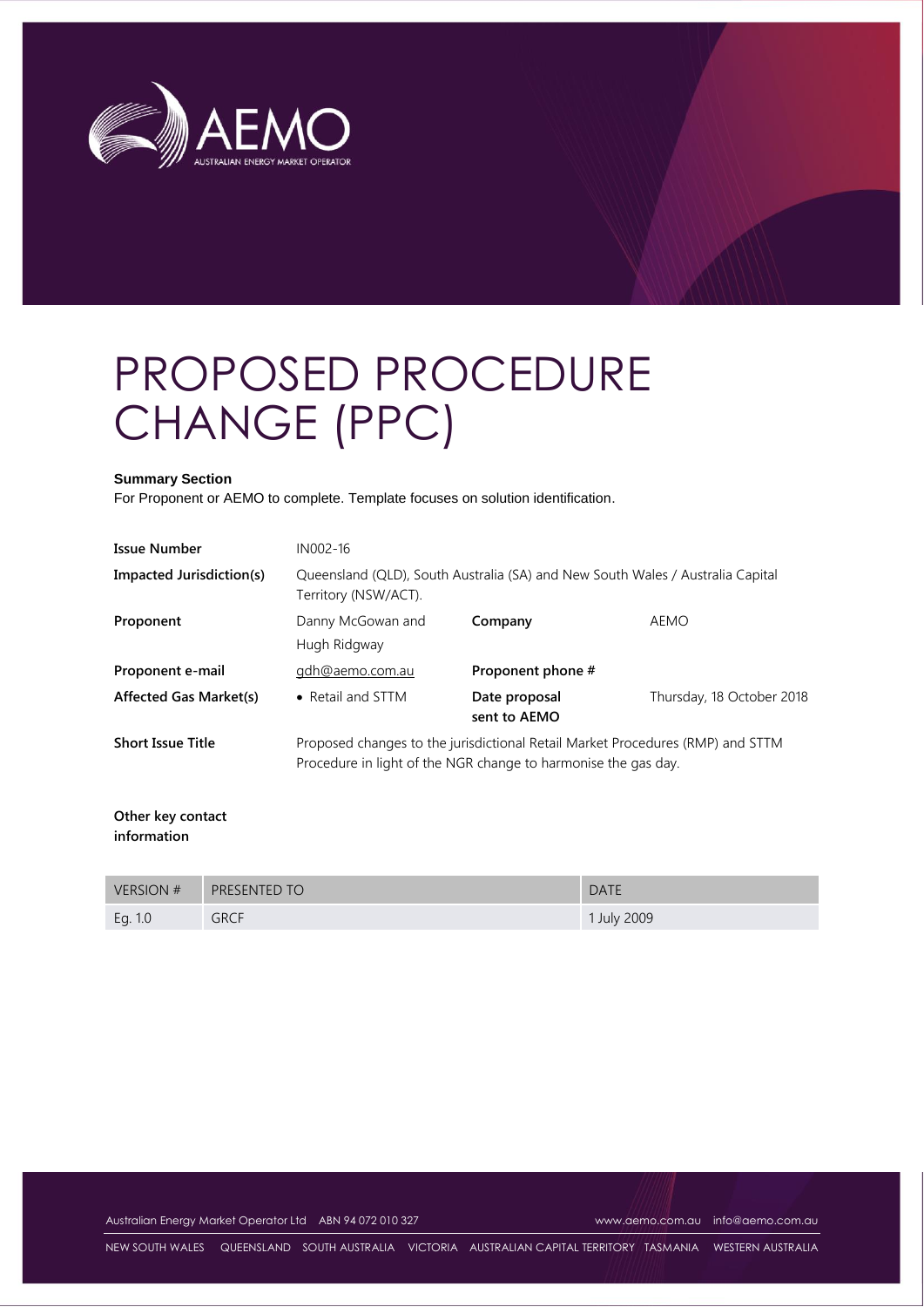



# **PROPOSED PROCEDURE CHANGE (PPC) – DETAILED REPORT SECTION**

# **1. DESCRIPTION OF CHANGE(S) AND REASONS FOR CHANGE(S)**

In early 2017 the AEMC published a rule determination to harmonise the start time of the gas day used in the short-term trading market hubs and the gas supply hub trading locations with the gas day start time used in the Victorian declared wholesale gas market. Under the rule, the gas day in each market at each location will commence at 6.00 am Australian Eastern Standard Time (AEST). Click [here](https://www.aemc.gov.au/rule-changes/gas-day-harmonisation) to view the AEMC rule determination. This change will also result in standardising the next gas day nomination cut-over time which will be 3pm AEST.

In late 2017 the COAG Energy Council considered a range of reform recommendations put forward by Gas Market Reform Group's (GMRG) which include harmonising the start time of the gas day. Click [here](http://gmrg.coagenergycouncil.gov.au/sites/prod.gmrg/files/publications/documents/Standardisation%2C%20capacity%20trading%20platform%20and%20reporting%20framework%20for%20secondary%20trades%20-%20Final%20Recommendations%20November%202017_0.pdf) to view the GMRG final recommendation paper. At the November 2017 COAG Energy Council meeting, Ministers agreed with the full package of reforms put forward by GMRG which included a recommendation that harmonising the start time of the gas day changes take effect by 1 October 2019. The relevant National Gas Law (NGL) and National Gas Rule (NGR) changes are expected to be made by the SA Minister for Energy by the end of November 2018.

In September of 2018, AEMO kicked-off a program of work to review the impact of harmonising the start time of the gas day initiative. The following summaries AEMO's findings and proposed changes.

In terms of the Wholesale Market, AEMO has completed a review of the Short-Term Trading Market and the Gas Supply Hubs. This review revealed that there are no changes to the STTM Procedures. There will however be changes to the STTM Reports Specification. Updates will also be made to the Product Specifications contained in the Exchange Agreement for the Gas Supply Hubs. These documents don't come under the NGR procedure change consultation process. AEMO will e-mail the copies of these updated documents to the GRCF and GWCF in December 2018 for consideration. Impacts to AEMO wholesale gas IT systems are minimal. They involve configuration changes only.

In terms of the Retail Markets, AEMO has completed a review of the Retail Market Procedures<sup>1</sup> (RMP) for QLD, NSW/ACT and SA. This review revealed that changes to the RMP will be required. A summary of these changes are described in section 3 of this PPC. There will also be changes to AEMO Retail Market IT systems. These changes are minimal as they only involve configuration changes

The broad changes described in section 5 of this PPC will require transition plans to be develop. There will be a separate consultation for the procedure changes that will provide the necessary regulatory relief to facilitate the transition plans. This consultation is targeted to commence in Q1 2019.

Anyone wishing to make a submission for this first stage consultation are to use the response template provided in Attachment D. Submissions close 18 December 2018 and should be emailed to gdh@aemo.com.au.

#### **2. REFERENCE DOCUMENTATION**

- Retail Market Procedures (Queensland) (ver 16)
- Participant Build Pack 4 Queensland Specific Build Pack (ver 11)
- Retail Market Procedures (NSW and ACT) (ver 19)
- Participant Build Pack 5 NSW/ACT Specific Build Pack (ver 4)

l

<sup>1</sup> This includes the technical protocols mentioned in the Gas Interface Protocol and AEMO Speciation Pack Usage Guide.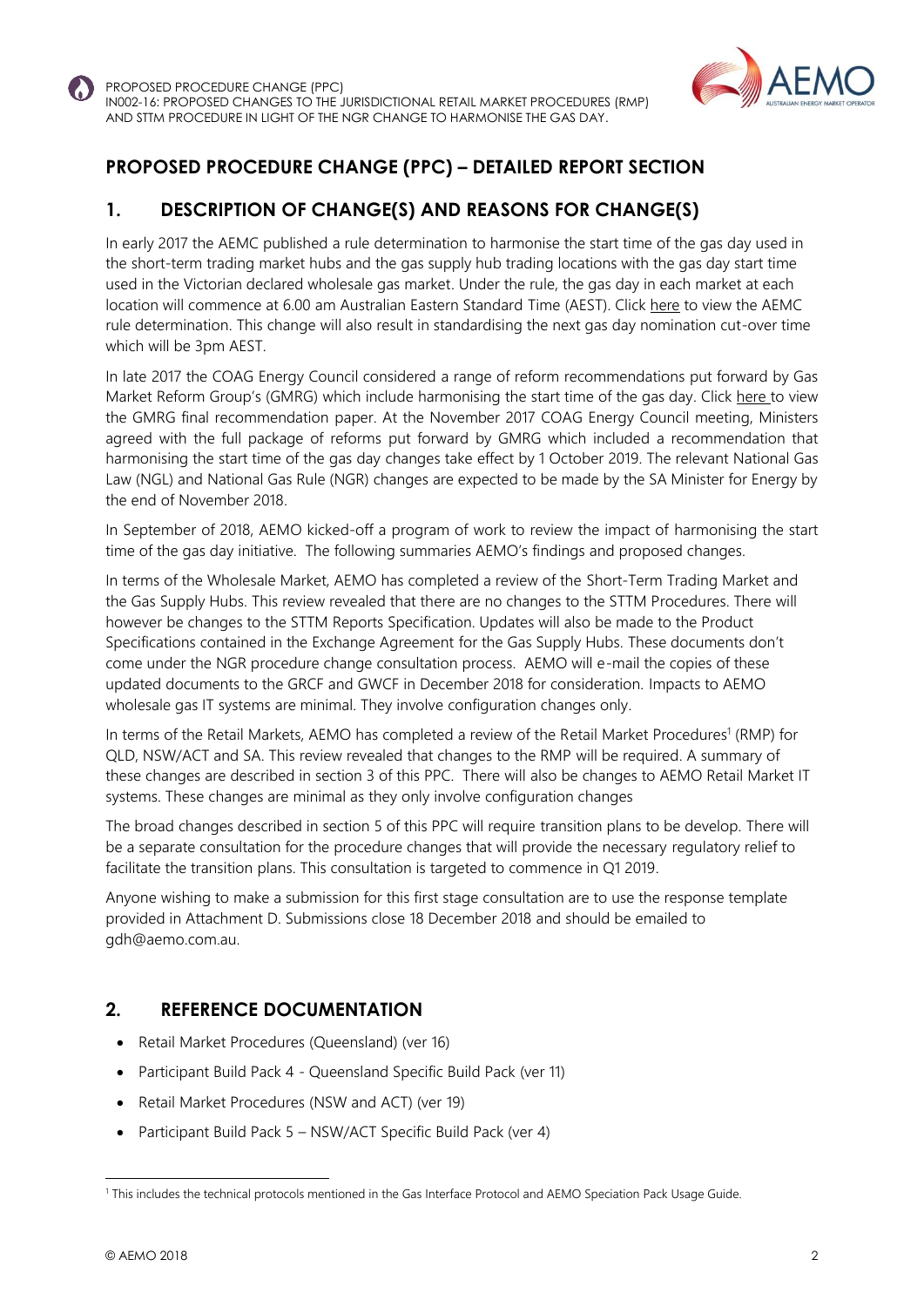

- Retail Market Procedures (South Australia) (ver 13)
- SAWA Interface Control Document (ver 4.8)

## **3. THE HIGH LEVEL DETAILS OF THE CHANGE TO THE EXISTING PROCEDURES**

#### This includes:

- A comparison of the existing operation of the Procedures to the proposed change to the operation of the Procedures.
- A marked up version of the Procedure change (see Attachment A).

There are no changes to the STTM Procedures.

The following is a summary of the Retail Market changes.

- Retail Market Procedures (Queensland)
	- $-$  Amend the gas day definition in clause 1.1.1 so that is refers to Part 26 of the NGR.
- Participant Build Pack 4 Queensland Specific Build Pack
	- No changes were identified.
- Retail Market Procedures (NSW and ACT)
	- Amend the gas day definition in clause 1.2.1 so that is refers to Part 26 of the NGR.
	- Amend the collection time described in clause 3.1.5 (Meter reading frequency) so that the Network Operator is to collect the metering data for each of the daily metered delivery points at 6.00 am;
	- Amend the 6:30am time provisions in clause 7.2 (RoLR event) so that they are changed to 6:00am;
	- Amend clause 8.11.9 (STTM Distribution System Allocation Daily Calculation) so that it refers to rule 422 of the Rules; and
	- Amend the footnote reference in clause A2.3 (EDD Calculation) so that the lag time hours take into account the 30min time difference.
- Participant Build Pack 5 NSW/ACT Specific Build Pack (ver 4)
	- Amend section 6.8.2 so that the 11:00am ERFTSTTMPipelineAllocationDataRpt report generated by AEMO will be changed so it will be generated at 10:30am. This report is available only to AEMO.
- Retail Market Procedures (South Australia)
	- Amend the gas day definition in clause 1.1.1 so that is refers to Part 26 of the NGR.
	- Delete clause 6A (2) (d)
- SAWA Interface Control Document
	- No changes were identified.

#### **4. CONSEQUENCES FOR MAKING OR NOT MAKING THE CHANGE(S)**

These changes are to be made in line with the new Rule that will commence at 6:00am AEST on 1 October 2019. The consequence for not making the proposed changes will result in the jurisdictional RMP to be misaligned with the new Rule.

# **5. EXPLANATION REGARDING THE ORDER OF MAGNITUDE OF THE CHANGE(S) (EG: MATERIAL, NON-MATERIAL OR NON-SUBSTANTIAL)**

AEMO's assessment in terms of the order of magnitude overall broad changes for gas day harmonisation is that this change will be *material*. This is because the boarder change involves Distributors and Pipeline Operators making modifications to "onsite" meter reading equipment. Remote and manual adjustments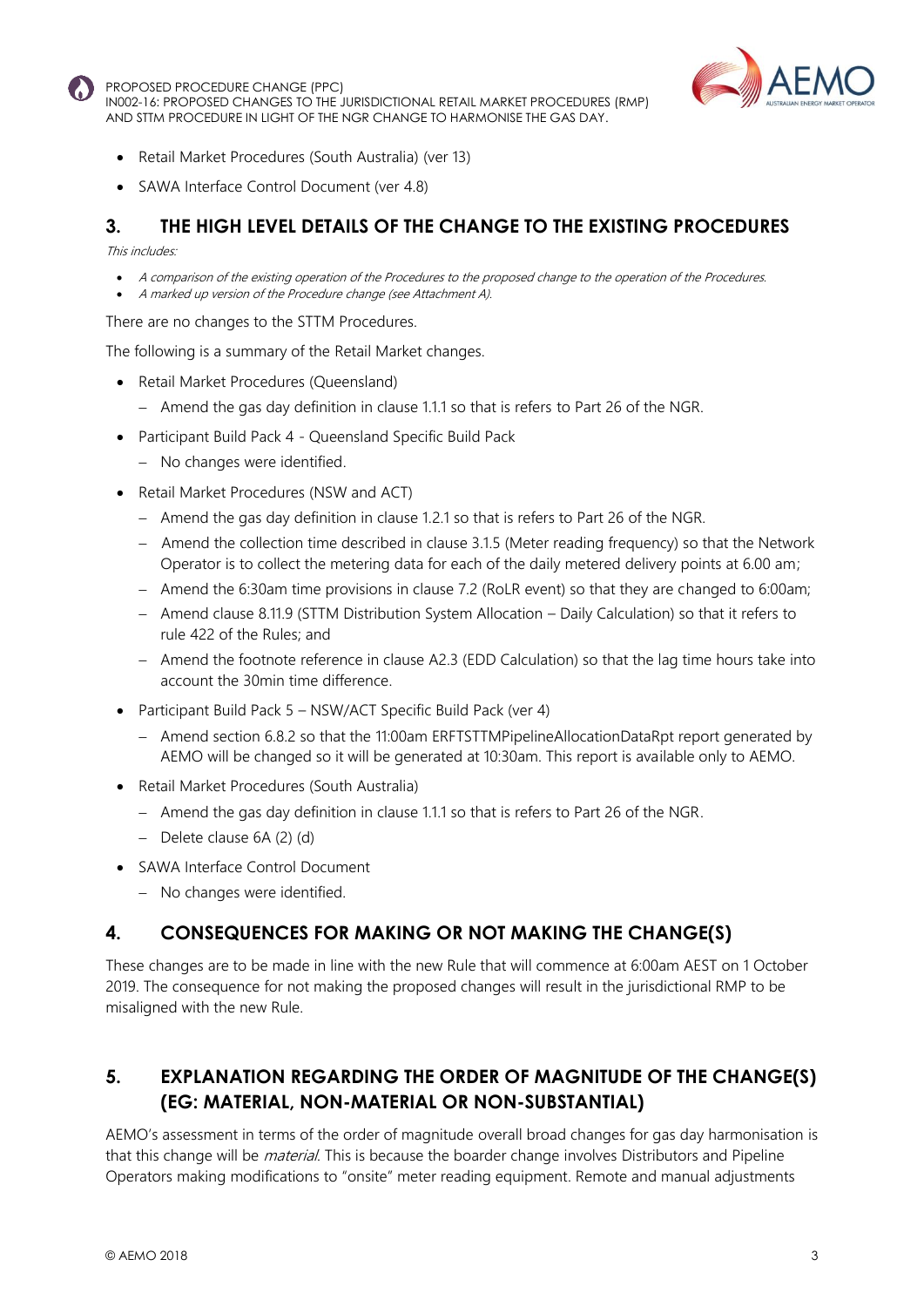



will be required depending on the type of metering on sites. Detailed transition plans will also need to be developed by participants.

The materiality of the changes to Retail Market IT system and process for AEMO and presumably, Retailers, Distributors and Pipeline Operators are less complex compared to the broader changes. AEMO is of the view these changes should be uncomplicated configurational IT changes therefore the order of magnitude in this instance is non-material.

# **6. LIKELY BENEFITS FOR INDUSTRY AS A WHOLE**

Having consistent gas day start time across all jurisdiction that operate under the NGR will enable new participants to partake in these markets more easily.

The changes proposed will ensure that the three jurisdictional RMPs are aligned with the new legislative framework and, where possible, with each other. This provides consistency and harmonisation with both the new legislative framework and other jurisdictional gas markets.

### **7. THE LIKELY IMPLEMENTATION EFFECT OF THE PROPOSAL ON INDUSTRY IN GENERAL AND/OR ANY IDENTIFIED PARTIES (E.G. END-USERS)**

As noted under section 5 of this PPC, AEMO, Retailers, Distributors and Pipeline Operators will be impacted by these changes. When implemented the benefits in section 6 of the PPC should be released.

#### **8. TESTING REQUIREMENTS**

As noted in section 1 of this PPC, AEMO and presumably, Retailers, Distributors and Pipeline Operators with need to modify their IT systems to comply with the harmonised gas day. AEMO's view is these IT system changes do not warrant a co-ordinated industry testing program or a bilateral testing program.

AEMO and Participants that make Retail Market IT system changes need to assess whether they need to recertify their systems. Click [here](http://www.aemo.com.au/-/media/Files/Gas/IT_Systems/2017/Gas-FRC-B2B-Connectivity-Testing-and-Sys-Certification-ver18-Clean.pdf) for further details about maintaining and achieving technical certification for QLD and NSW, otherwise click [here](http://www.aemo.com.au/-/media/Files/Gas/Retail_Markets_and_Metering/Market-Procedures/SA_and_WA/2017/Connectivity-Testing-and-Technical-Certification-v36-clean.pdf) for further details on SA.

#### **9. SUPPORTING DOCUMENTATION**

See section 2, reference documentation. All documents are attached and marked-up for review.

#### **10. IF APPLICABLE, A PROPOSED EFFECTIVE DATE FOR THE PROPOSED CHANGED PROCEDURES TO TAKE EFFECT AND JUSTIFICATION FOR THAT TIMELINE.**

Subject to all necessary approval's AEMO is targeting to implement this initiative 6:00am AEST on 1 October 2019.

To achieve this timeline, AEMO proposes the following key milestones:

- Issue PPC on 21 November 2018.
- Submission on PPC close 18 December 2018.
- Issue IIR on 11 January 2019.
- Submission on IIR close 11 February 2019.
- AEMO decision on 1 March 2019.
- Effective date 1 October 2019 (6:00am AEST).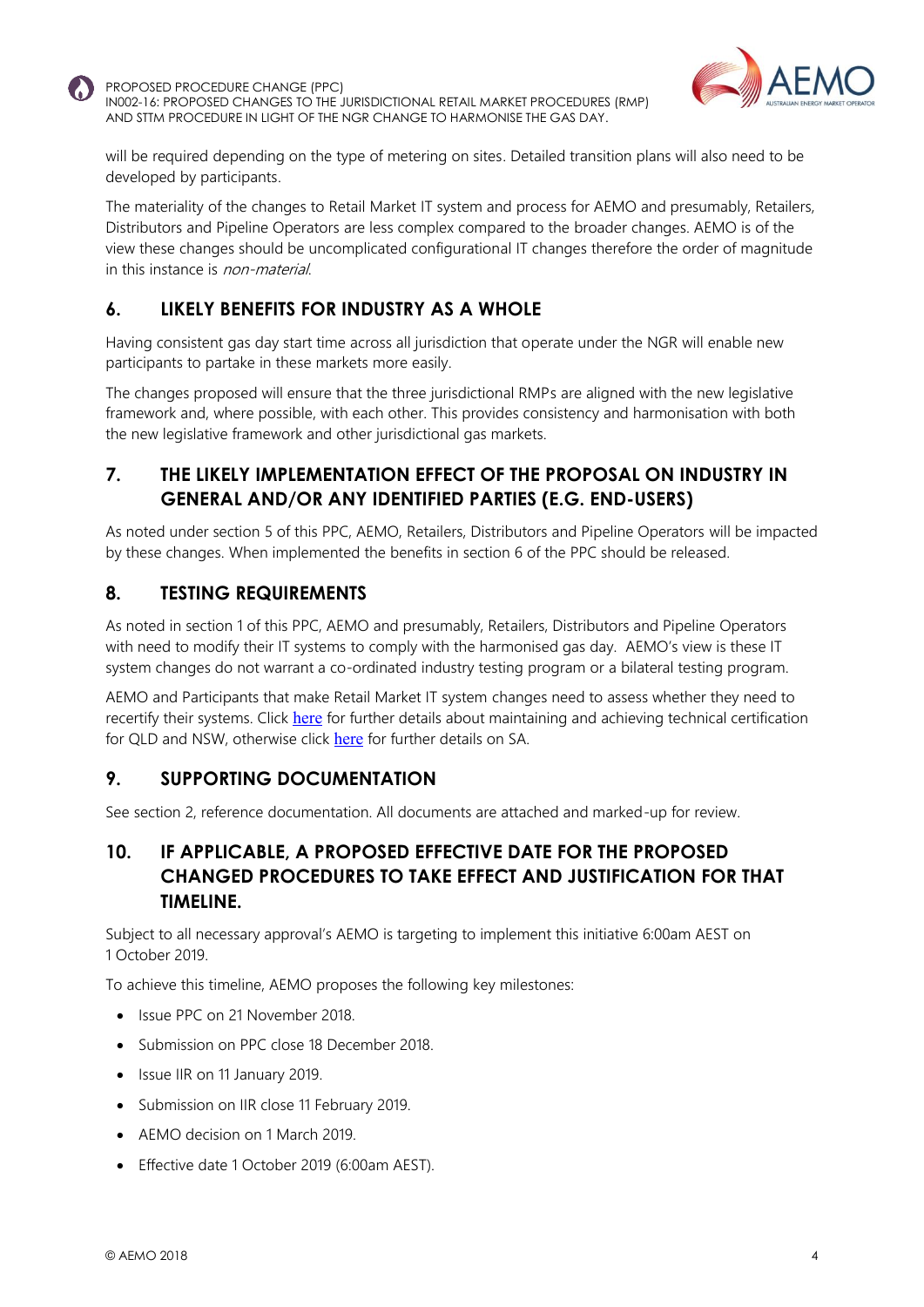



# **ATTACHMENT A – DOCUMENTATION CHANGES (SEE SECTION 3)**

Blue represents additions Red and strikeout represents deletions - Marked up changes

- Retail Market Procedures (Queensland)
	- The draft version of the Retail Market Procedures showing tracked changes between the current version and the proposed changes is attached separately to this document.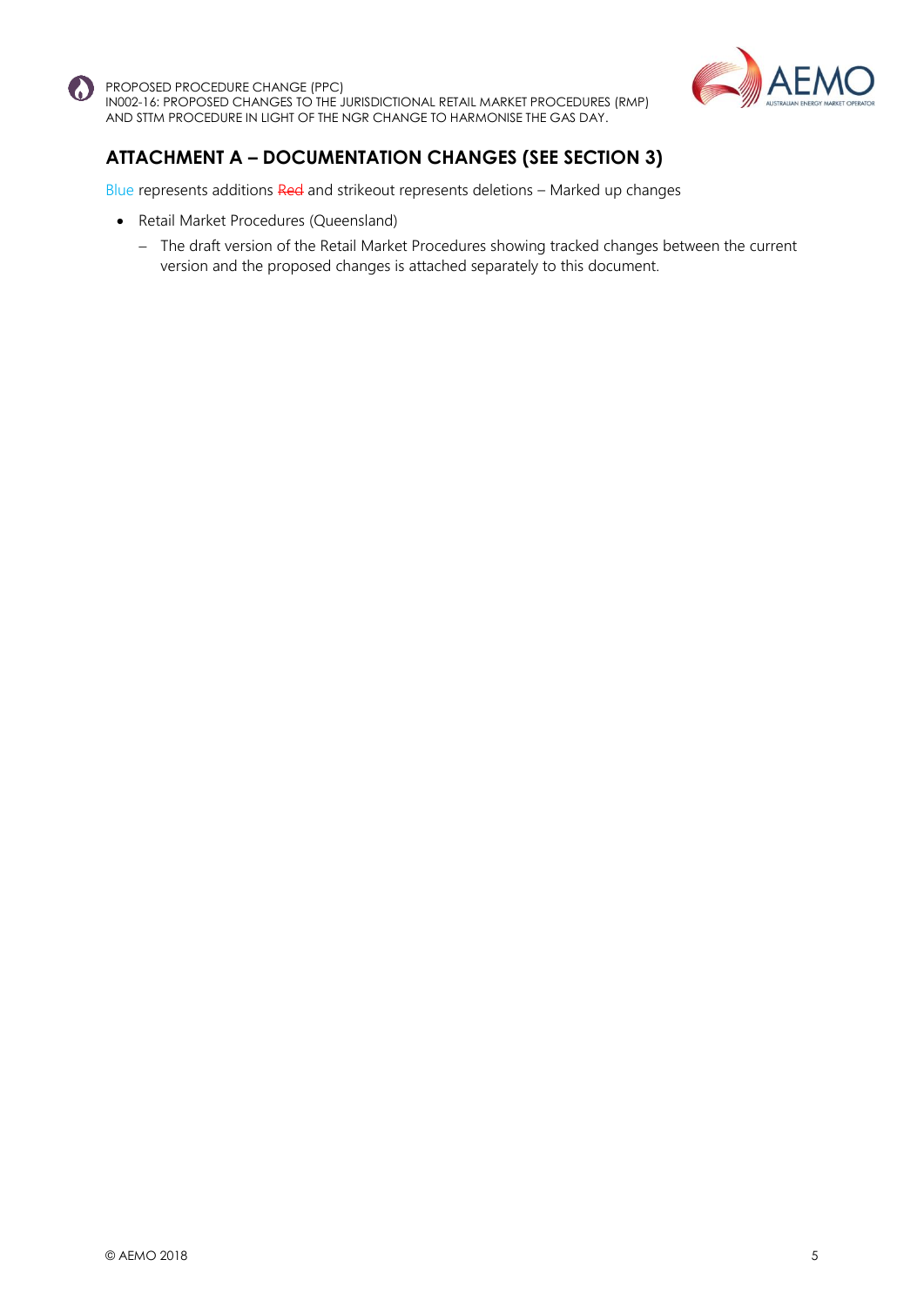



# **ATTACHMENT B – DOCUMENTATION CHANGES (SEE SECTION 3)**

Blue represents additions Red and strikeout represents deletions – Marked up changes

- Retail Market Procedures (NSW and ACT)
	- The draft version of the Retail Market Procedures showing tracked changes between the current version and the proposed changes is attached separately to this document.
- Participant Build Pack 5 NSW/ACT Specific Build Pack
	- The draft version of Participant Build Pack 5 showing tracked changes between the current version and the proposed changes is attached separately to this document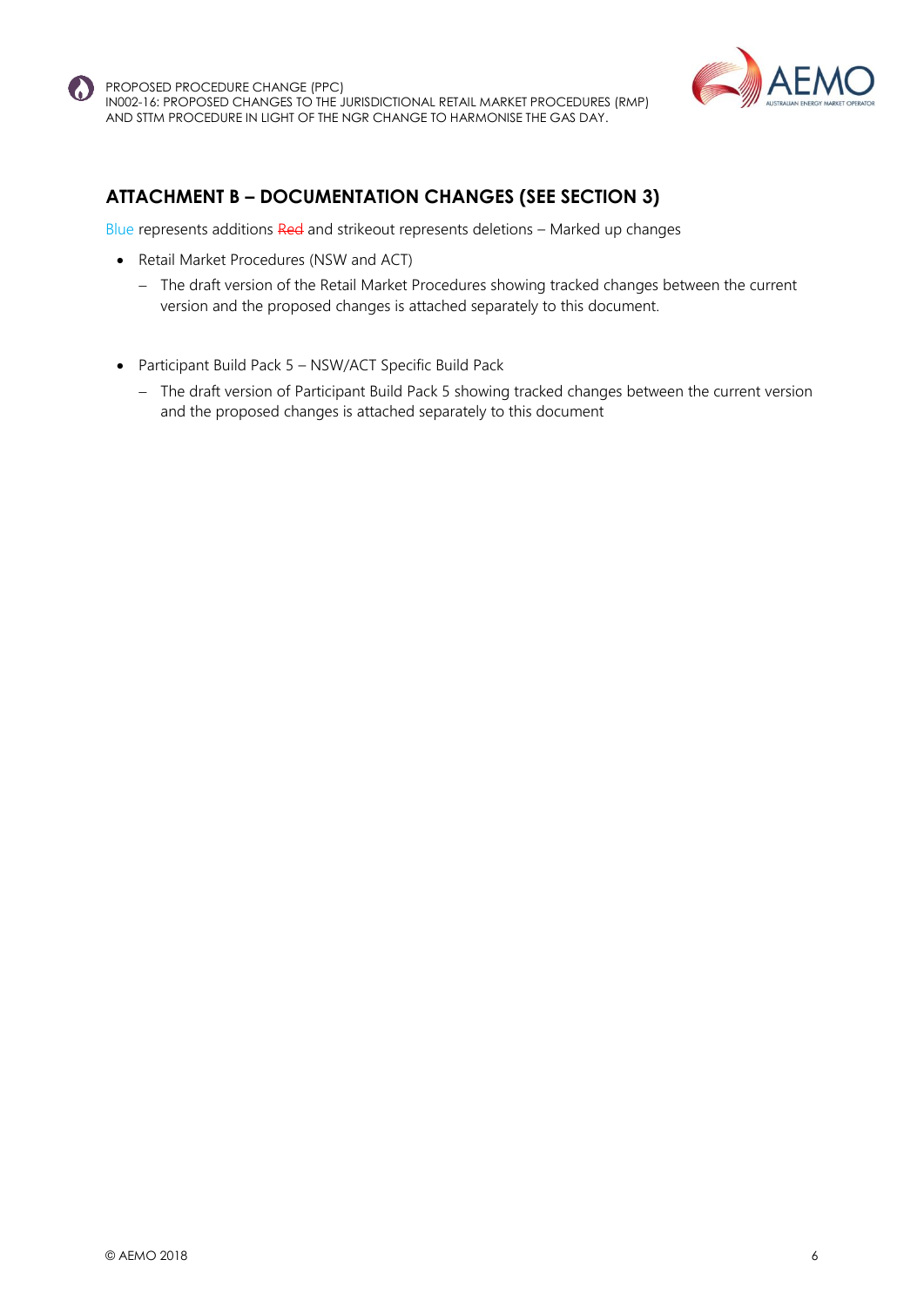



# **ATTACHMENT C – DOCUMENTATION CHANGES (SEE SECTION 3)**

Blue represents additions Red and strikeout represents deletions – Marked up changes

- Retail Market Procedures (South Australia)
	- The draft version of the Retail Market Procedures showing tracked changes between the current version and the proposed changes is attached separately to this document.